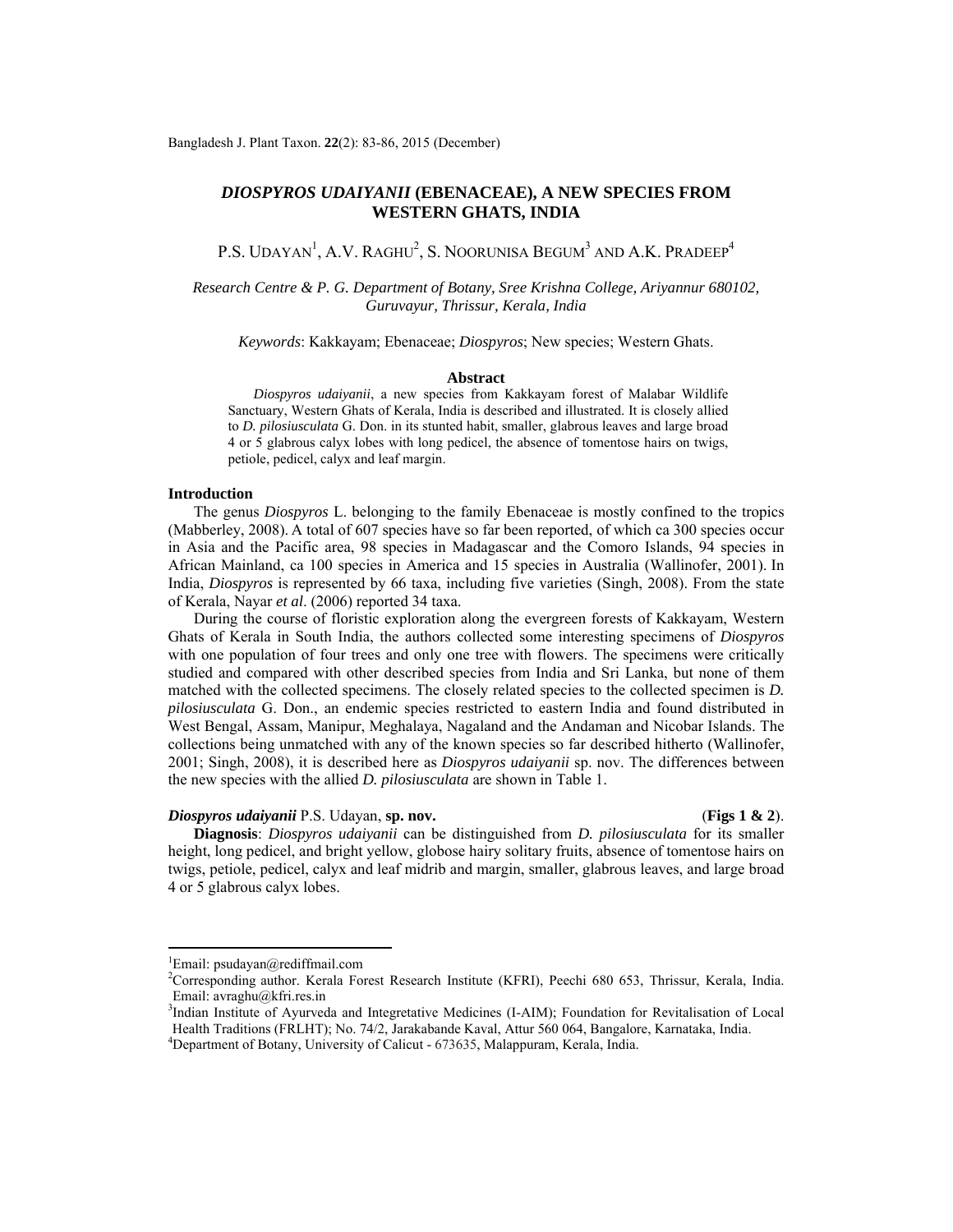| Characters        | D. udaiyanii sp. nov.                                                               | D. pilosiusculata                                                                 |
|-------------------|-------------------------------------------------------------------------------------|-----------------------------------------------------------------------------------|
| Habit             | Small trees $(6 \text{ m})$                                                         | Trees $(8 \text{ m})$                                                             |
| <b>Branchlets</b> | Glabrous                                                                            | Densely tomentose                                                                 |
| Petiole           | <b>Glabrous</b>                                                                     | Pubescent                                                                         |
| Calyx             | 15 mm long, glabrous; lobes 4 or 5, ovate-<br>lanceolate, acute, spreading, valvate | 5-10 mm long, pubescent outside, glabrous<br>within; lobes 4, lanceolate, ciliate |
| Peduncle          | $4-8$ cm long, glabrous                                                             | $0.6-1.0$ cm long, pubescent                                                      |

**Table 1. Diagnostic morphological characters of** *Diospyros udaiyanii* **sp. nov. and its closely related** *D. pilosiusculata***.** 



Fig. 1. *Diospyros udaiyanii* P.S. Udayan, **sp. nov.** A. Habit; B. Fruits.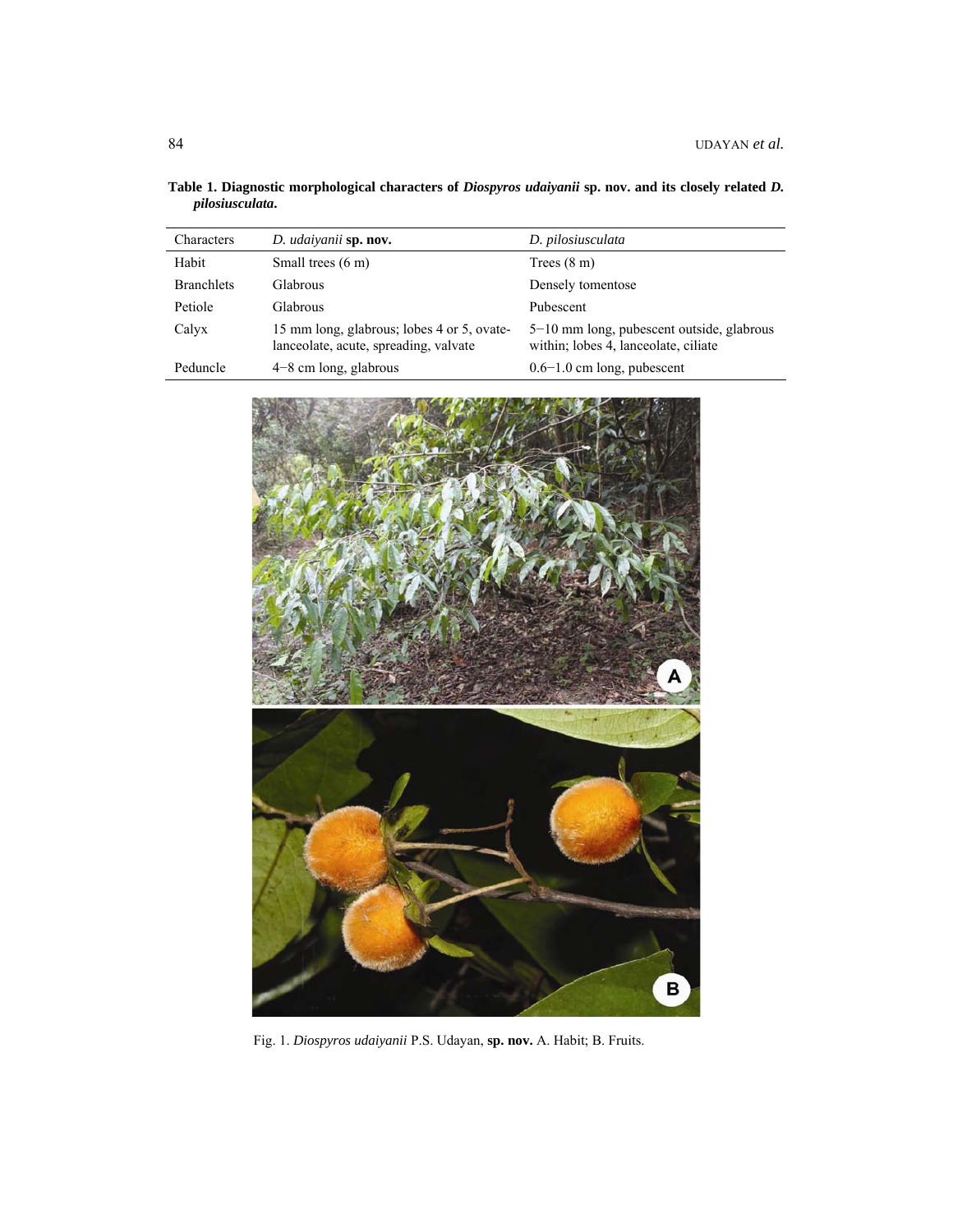*Types*: India, Kerala, Kozhikode district, Malabar Wildlife Sanctuary, Kakkayam, about 750 m, 27 May 2011, *P.S. Udayan & Noorunisa Begum* 110834 (*Holotype*: MH; *Isotypes*: SKC, CALI, FRLH).

 *Paratype*: India, Kerala, Kozhikode district, Malabar Wildlife Sanctuary, Kakkayam about 750 m, 08 May 2012, *P.S. Udayan & A.V. Raghu* 27801 (KFRI).



Fig. 2. *Diospyros udaiyanii* P.S. Udayan, **sp. nov.** A. Habit (from P.S. Udayan 110834); B & C. Fruiting calyx; D. Fruit with calyx; E  $&$  F. Seeds.

 Small dioecious trees, up to 6 m tall with smooth blackish bark, yellowish-brown inside, young branches glabrous. Leaves alternate, bifarious, 8−15 × 1.5−4.0 cm, oblong or lanceolate, abruptly or long acuminate at apex, rounded or cuneate at base, thinly coriaceous, glabrous, canaliculate; lateral nerves c. 9 pairs, oblique towards apex, prominent beneath; petioles 3−5 mm long, terete, glabrous. Male flowers not seen. Female flowers solitary, axillary, borne on young and old shoots, ebracteate; pedicels glabrous, terete, articulated at the apex with flowers. Calyx campanulate, glabrous; lobes 4 or 5, ovate-lanceolate, c. 1.5 cm long, acute, spreading, glabrous, valvate. Corolla tubular, 5−8 mm long, silky outside, glabrous within, deeply 4-lobed; lobes lanceolate, contorted. Staminodes absent. Ovary globose, densely hairy, 4-locular, ovule 1 in each